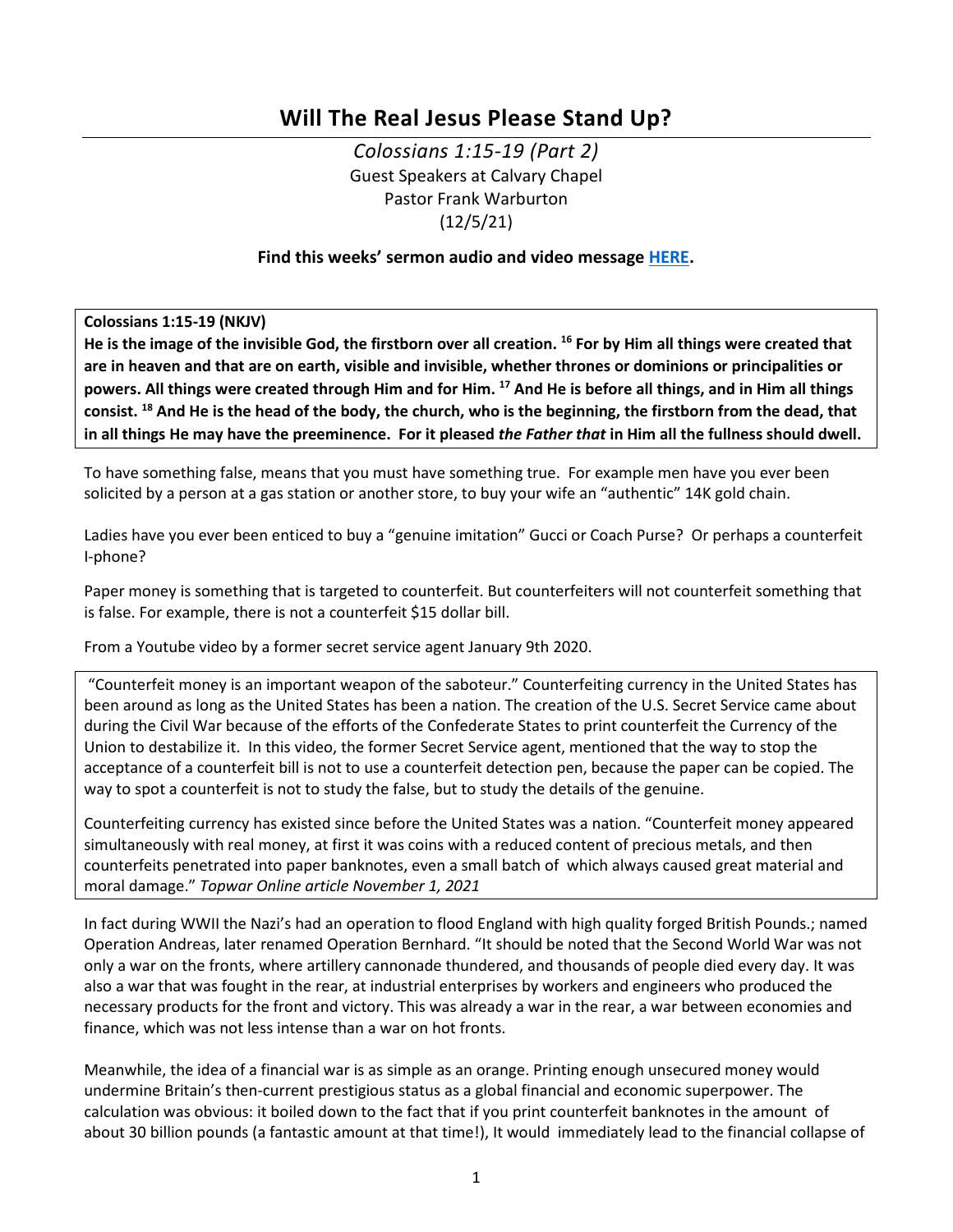the British Empire, and then to its military defeat ...by 1945, up to a third of all British banknotes in existence were counterfeit. *Topwar Online article November 1, 2021* 

I am holding three bills in my hand. (Explain the difference in the three bills for those listening online). All three of these bills have 1 dollar on them. Which is the real one? Easy, right. One is a monopoly game dollar; one is a federal reserve note dollar and one is a million-dollar bill tract. Which is the correct dollar?

Correct! You didn't the study the false, you have handled the true dollar, and knew instantly which one was correct.

As we have studied before; The book of Colossians is known as one of the prison epistles; meaning that they were written when Paul was imprisoned in Rome. Paul had many different reasons when writing his epistles. Encouragement; addressing a particular sin in the church; (1 & 2nd Corinthians). The Books of Ephesians and the Book of Colossians is doctrine. The Theme of the Book of Ephesians is "The Church of Christ." The doctrine taught in the Book of Colossians is Christ, the Head of the Church.

#### **Colossians 1:15–16 (NKJV)**

**He is the image of the invisible God, the firstborn over all creation. 16 For by Him all things were created that are in heaven and that are on earth, visible and invisible, whether thrones or dominions or principalities or powers. All things were created through Him and for Him.**

The Greek Word for Image in this verse is eikon. Pronounced i-kone. Where we get our word icon, from. Which means; an image, figure, likeness used of the moral likeness of renewed men to God and also *The image of the Son of God, into which true Christians are transformed, is likeness not only to the heavenly body, but also to the most holy and blessed state of mind, which Christ possesses.* 

God has declared in HIS WORD in [Isaiah 45:21-22](https://ref.ly/logosref/BibleNKJV.Is45.21-22)

## **Isaiah 45:21–22 (NKJV)**

<sup>21</sup> Tell and bring forth *your case;* Yes, let them take counsel together. Who has declared this from ancient time? *Who* has told it from that time? *Have* not I, the LORD? And *there is* no other God besides Me, A just God and a Savior; *There is* none besides Me. <sup>22</sup> "Look to Me, and be saved, All you ends of the earth! For I am God, and *there is* no other.

GOD HIMSELF declares that HE is the Only GOD and there is no other GOD besides HIM. As we read and study the Bible we need to check out the claims of JESUS and examine if HE was who HE claimed to be.

If JESUS is also GOD as HE claimed to be, then we should attributes of GOD the FATHER in HIS SON, the image of GOD.

Lets look at some verses to see the similarities between GOD THE FATHER AND GOD THE SON.

## **John 1:1–3 (NKJV)**

<sup>1</sup> In the beginning was the Word, and the Word was with God, and the Word was God. <sup>2</sup> He was in the beginning with God.<sup>3</sup> All things were made through Him, and without Him nothing was made that was made.

The word in the Greek is arche (ar-khay). Which means: beginning, origin the person or thing that commences, the first person or thing in a series, the leader that by which anything begins to be, the origin, the active cause the extremity of a thing.

Here we see that JESUS is the person that commences and is the Origin cause of Creation.

| Genesis 1:1 (NKJV)                                                   |
|----------------------------------------------------------------------|
| <sup>1</sup> In the beginning God created the heavens and the earth. |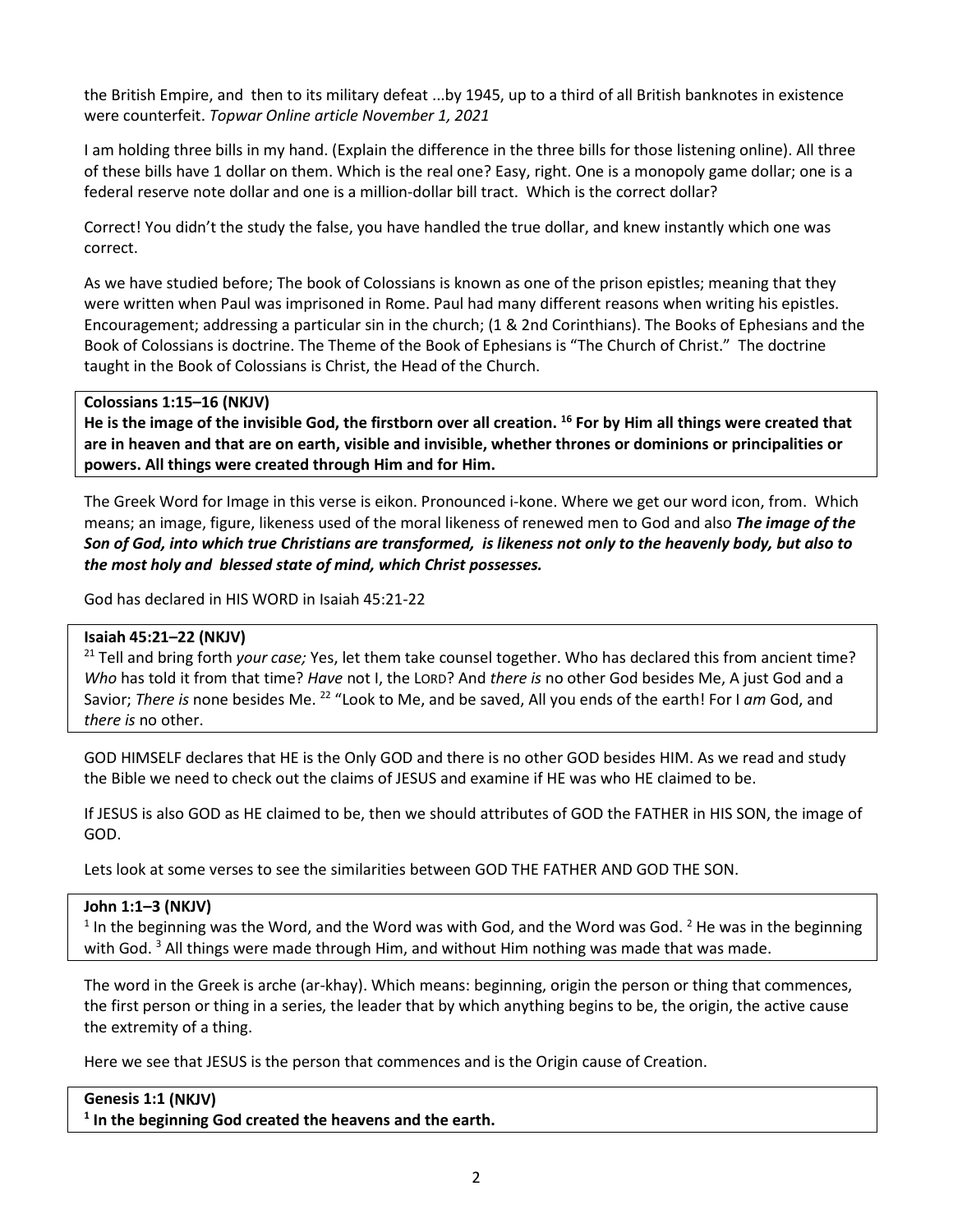In the Hebrew the word beginning is the word re sit (ray-sheeth) and means: first, beginning, chief

The word for created in Hebrew is bara and means to create, shape, form (always with God as subject)

- of heaven and earth
- of individual man
- of new conditions and circumstances

## **[Colossians 1:15–17](https://ref.ly/logosref/BibleNKJV.Col1.15-17) (NKJV)**

<sup>15</sup> He is the image of the invisible God, the firstborn over all creation. <sup>16</sup> For by Him all things were created that are in heaven and that are on earth, visible and invisible, whether thrones or dominions or principalities or powers. All things were created through Him and for Him. <sup>17</sup> And He is before all things, and in Him all things consist.

So here, we see in the Hebrew Scriptures that GOD creates the heavens and the Earth, and in John 1:1-3 That JESUS was in the beginning with GOD and was the origin point of all creation and the preeminent one over all creation. This theme continues in Colossians 1.

Before we move on from here, one last item to glean from  $John 1:1$  With the WORD being with GOD...

The word with, a preposition; is the Greek Word, pros which means: at, near, by, to or towards or with regard too.

To contrast the example Pastor Phil used in previous message of the Gospel of John Chapter 16 about man and GOD being back to back with arms crossed because of sin; picture JESUS and GOD the FATHER being turned face-to-face, facing one another in Fellowship.

## **[Colossians 1:18–19](https://ref.ly/logosref/BibleNKJV.Col1.18-19) (NKJV)**

 $18$  And He is the head of the body, the church, who is the beginning, the firstborn from the dead, that in all things He may have the preeminence. 19 For it pleased *the Father that* in Him all the fullness should dwell.

In verse 18 the word for head in Greek is kephale (kef-al-aly) which means the head of both men and animals. Since the loss of the head destroys life, this word is used in the phrases relating to capital and extreme punishment.

It also mean anything supreme, chief, prominent. It refers to JESUS, the head of the Church, the Chief Cornerstone.

The definition of capital and extreme punishment struck me and reminded of two verses.

## **[Daniel 9:26](https://ref.ly/logosref/BibleNKJV.Da9.26) (NKJV)**

<sup>26</sup> "And after the sixty-two weeks Messiah shall be cut off, but not for Himself; And the people of the prince who is to come Shall destroy the city and the sanctuary. The end of it *shall be* with a flood, And till the end of the war desolations are determined.

The word for cut off is the Hebrew word karat which means to be killed or cut off for a capital crime.

and…

## **[Genesis 3:15](https://ref.ly/logosref/BibleNKJV.Ge3.15) (NKJV)**

<sup>15</sup> And I will put enmity Between you and the woman, And between your seed and her Seed; He shall bruise your head, And you shall bruise His heel."

Here is the first promise of JESUS mission to die for our sins. Satan would attempt to destroy JESUS, but JESUS would end up crushing the serpent's head.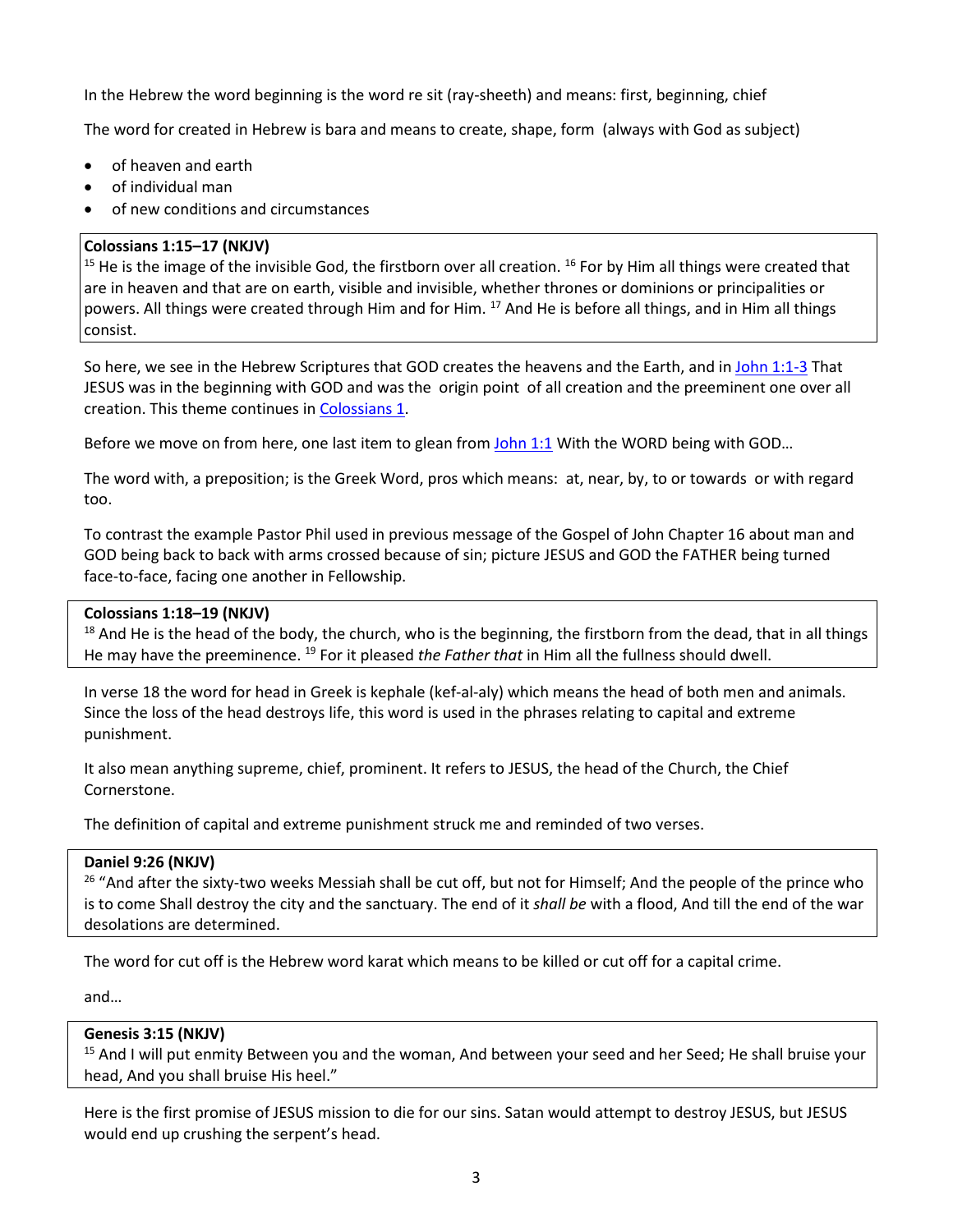We have spoken in a previous message about how firstborn does not always mean "first in birth order" but in preeminence.

JESUS was innocent but was executed for a capital crime. But death could not hold HIM. What appeared to satan to be a death blow to JESUS, was a wound in JESUS's heel. ( Not literally) When JESUS rose from the dead three days later; Satan was defeated; a death blow to his ultimate plans.

We have spoken in a previous message about how firstborn does not always mean "first in birth order" but in preeminence.

# **[Colossians 1:19](https://ref.ly/logosref/BibleNKJV.Col1.19) (NKJV)**

<sup>19</sup> For it pleased *the Father that* in Him all the fullness should dwell.

The word pleased means : it seems good to one or it pleases one.

We read earlier:

#### **Isaiah 45:21 (NKJV)**

21" And *there is* no other God besides Me, A just God and a Savior; *There is* none besides Me.

There are many verses in the Hebrew Scriptures that describe an attribute of GOD the FATHER that have a corresponding verse in the New Testament that take the same attribute of GOD the FATHER and use that attribute to describe JESUS. Let's just look at the word GOD.

I will give you several. Just write down the references.

#### Compare: [Jeremiah 32:18](https://ref.ly/logosref/BibleNKJV.Je32.18)

#### **[Jeremiah 32:18](https://ref.ly/logosref/BibleNKJV.Je32.18) (NKJV)**

<sup>18</sup> You show lovingkindness to thousands, and repay the iniquity of the fathers into the bosom of their children after them—the Great, the Mighty God, whose name *is* the LORD of hosts.

with [Isaiah 9:6](https://ref.ly/logosref/BibleNKJV.Is9.6)

## **[Isaiah 9:6](https://ref.ly/logosref/BibleNKJV.Is9.6) (NKJV)**

<sup>6</sup> For unto us a Child is born, Unto us a Son is given; And the government will be upon His shoulder. And His name will be called Wonderful, Counselor, Mighty God, Everlasting Father, Prince of Peace.

Other verses in the Hebrew Scriptures where GOD calls HIMSELF GOD:

## **Genesis 18:1** (NKJV)

 $1$  Then the LORD appeared to him by the terebinth trees of Mamre, as he was sitting in the tent door in the heat of the day.

#### **Genesis 18:14 (NKJV**)

<sup>14</sup> Is anything too hard for the LORD? At the appointed time I will return to you, according to the time of life, and Sarah shall have a son."

## **[Isaiah 43:10](https://ref.ly/logosref/BibleNKJV.Is43.10) (NKJV)**

<sup>10</sup> "You *are* My witnesses," says the LORD, "And My servant whom I have chosen, That you may know and believe Me, And understand that I *am* He. Before Me there was no God formed, Nor shall there be after Me.

Compare with verses in the New Testament referring to JESUS as GOD"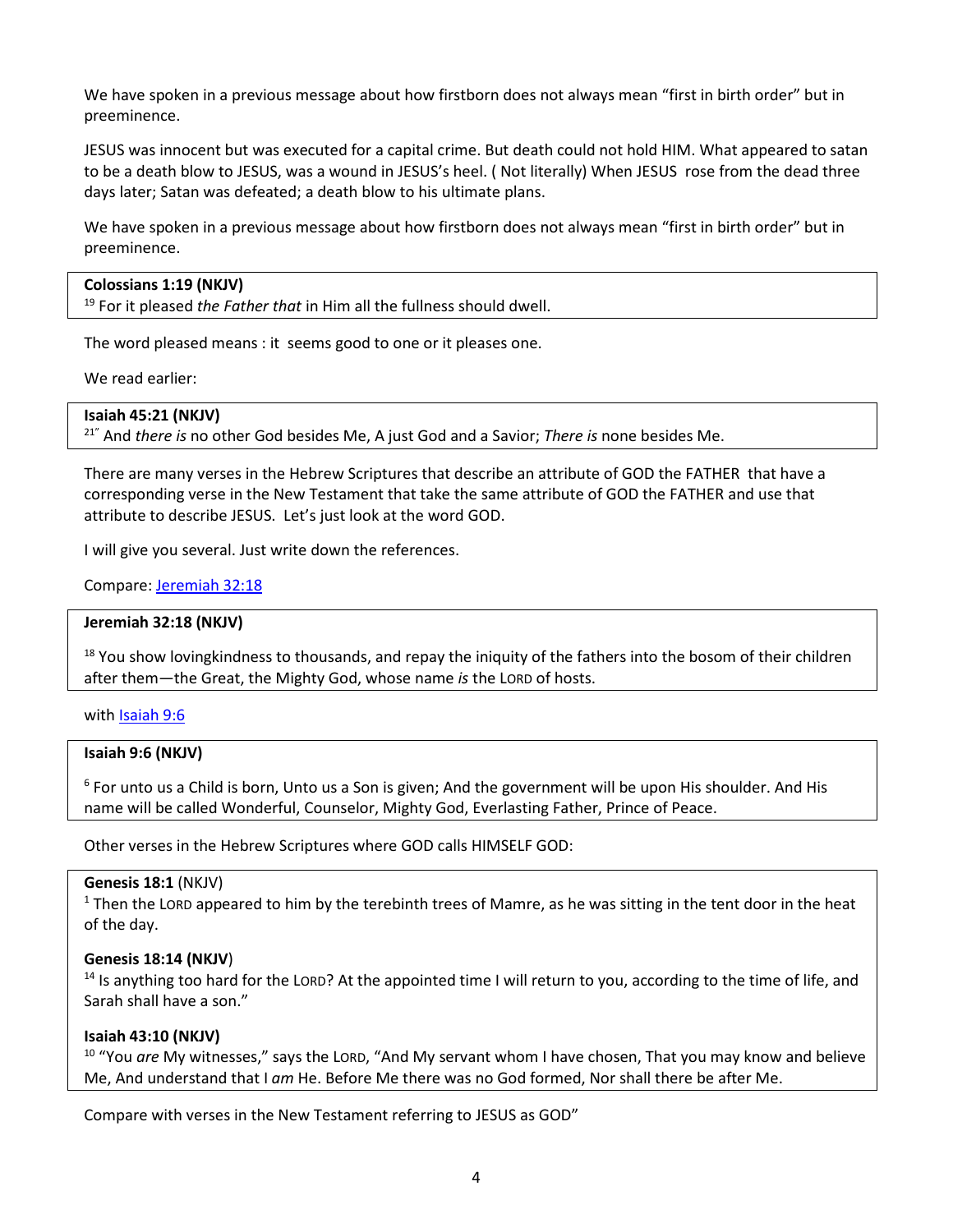# **John 20:28 (NKJV)**

And Thomas answered and said to Him, "My Lord and my God!"

## **Titus 2:13 (NKJV)**

<sup>13</sup> looking for the blessed hope and glorious appearing of our great God and Savior Jesus Christ,

#### **Hebrews 1:8 (NKJV)**

<sup>8</sup> But to the Son *He says:* "*Your throne, O God, is forever and ever; A scepter of righteousness is the scepter of Your kingdom*.

#### **1 John 5:20 (NKJV)**

 $20$  And we know that the Son of God has come and has given us an understanding, that we may know Him who is true; and we are in Him who is true, in His Son Jesus Christ. This is the true God and eternal life.

#### **[Isaiah 45:23](https://ref.ly/logosref/BibleNKJV.Is45.23) (NKJV)**

**<sup>23</sup> I have sworn by Myself; The word has gone out of My mouth** *in* **righteousness, And shall not return, That to Me every knee shall bow, Every tongue shall take an oath.**

#### **[Romans 14:11](https://ref.ly/logosref/BibleNKJV.Ro14.11) (NKJV)**

For it is written: *"As I live, says the LORD, Every knee shall bow to Me, And every tongue shall confess to God."*

Here in these two verses God says that to HIM every knee shall bow, every tongue shall take an oath and proclaim that HE is God.

Compare this with a reference to JESUS in:

## **Philippians 2:10 (NKJV)**

that at the name of Jesus every knee should bow, of those in heaven, and of those on earth, and of those under the earth.

We see that GOD the Father will not share HIS Glory with another, but it pleased HIM that in JESUS all the fullness and completeness of GOD is present in JESUS. That every knee will bow to GOD the FATHER and proclaim HIM as LORD; and also to JESUS.

"Counterfeit money is an important weapon of the saboteur." As counterfeit money is an important weapon of the earthly saboteur, so a counterfeit "Jesus" and a counterfeit gospel are the work and more dangerous spiritual saboteur. A counterfeit that will not result in earthly discomfort or trials, but spiritual damnation in hell.

#### **[2 Corinthians 4:3–4](https://ref.ly/logosref/BibleNKJV.2Co4.3-4) (NKJV)**

**<sup>3</sup> But even if our gospel is veiled, it is veiled to those who are perishing, 4 whose minds the god of this age has blinded, who do not believe, lest the light of the gospel of the glory of Christ, who is the image of God, should shine on them.**

How does Satan the saboteur do this?

## **2 Corinthians 11:4 (NKJV)**

<sup>4</sup> For if he who comes preaches another Jesus whom we have not preached, or *if* you receive a different spirit which you have not received, or a different gospel which you have not accepted—you may well put up with it!

## **Genesis 1:26 (NKJV)**

<sup>26</sup> Then God said, "Let Us make man in Our image, according to Our likeness..."

JESUS is the image of GOD. Man is MADE in the image of GOD. The word for image in Hebrew means image or likeness. Now I am not going down a road to say that man is a "little god." So please put your stones away.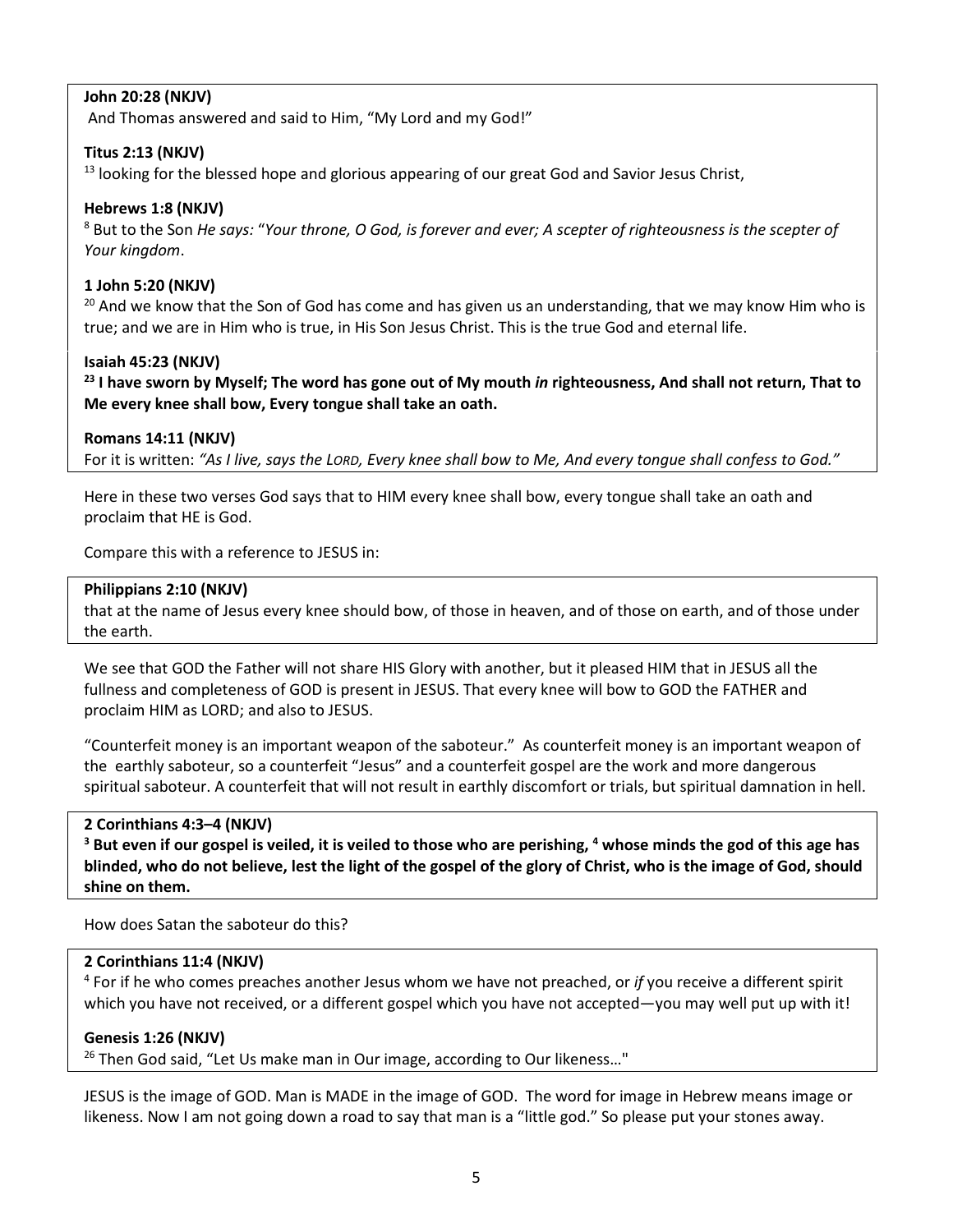The definition continues to describe the following: images (of tumors, mice, heathen gods)

image, likeness (of resemblance)

mere, empty, image, semblance (fig.)

Man is created in the image of God. As GOD is a triune being; three persons all equally GOD; and all equally distinct.

- GOD the FATHER is NOT the JESUS the son or the Holy Spirit.
- The Holy Spirit is NOT GOD the Father or JESUS, the SON.
- JESUS is not GOD the FATHER or the HOLY SPIRIT.

Man also is a triune being; body soul and spirit. And as the last definition of image states empty, semblance. Man has created with an emptiness inside that internally knows GOD's law and has a desire for GOD.

# **[2 Corinthians 11:4](https://ref.ly/logosref/BibleNKJV.2Co11.4) (NKJV)**

For if he who comes preaches *another Jesus* whom we have not preached, or *if* you receive a different spirit which you have not received, or *a different gospel* which you have not accepted—you may well put up with it

Satan is a master deceiver. That is why there are "another JESUS" or a "different gospel. He has false Jesus-es and false gospels. He doesn't have to get people to believe that everything about JESUS or the Biblical Gospel is false. All he needs to do is get a person to believe something that is one degree off.

Explain the difference in a flight from Pittsburgh to Chicago and a flight from Chicago to Europe to Rwanda. One degree off will get you to Europe or Rwanda.

Cults and false religions attack the following related to JESUS and the Biblical Gospel.

- 1. HIS Deity
- 2. HIS Virgin Birth
- 3. HIS Sinless Life
- 4. HIS Death on the Cross
- 5. HIS Physical Resurrection from the Dead
- 6. That JESUS Payment for our sins alone was sufficient.

The Biblical Gospel is found in [1 Corinthians 15:3-4](https://ref.ly/logosref/BibleNKJV.1Co15.3-4)

## **1 Corinthians 15:3–4 (NKJV)**

<sup>3</sup> For I delivered to you first of all that which I also received: that Christ died for our sins according to the Sc**riptures, 4 and that He was buried, and that He rose again the third day according to the Scriptures.**

We are going to spend some time talking about a group now that may knock on your door on a Saturday morning. They will probably be very friendly and zealous to talk to you about JESUS CHRIST and try to persuade you to be baptized.

This Church has been gaining in popularity in recent years; and in 2012 a member of this Church was the Republican Presidential Nomination; Mitt Romney. I am talking the Church of Jesus Christ of Latter Day Saints or more commonly known as Mormons. I will refer to them moving forward in this as either LDS or Mormons.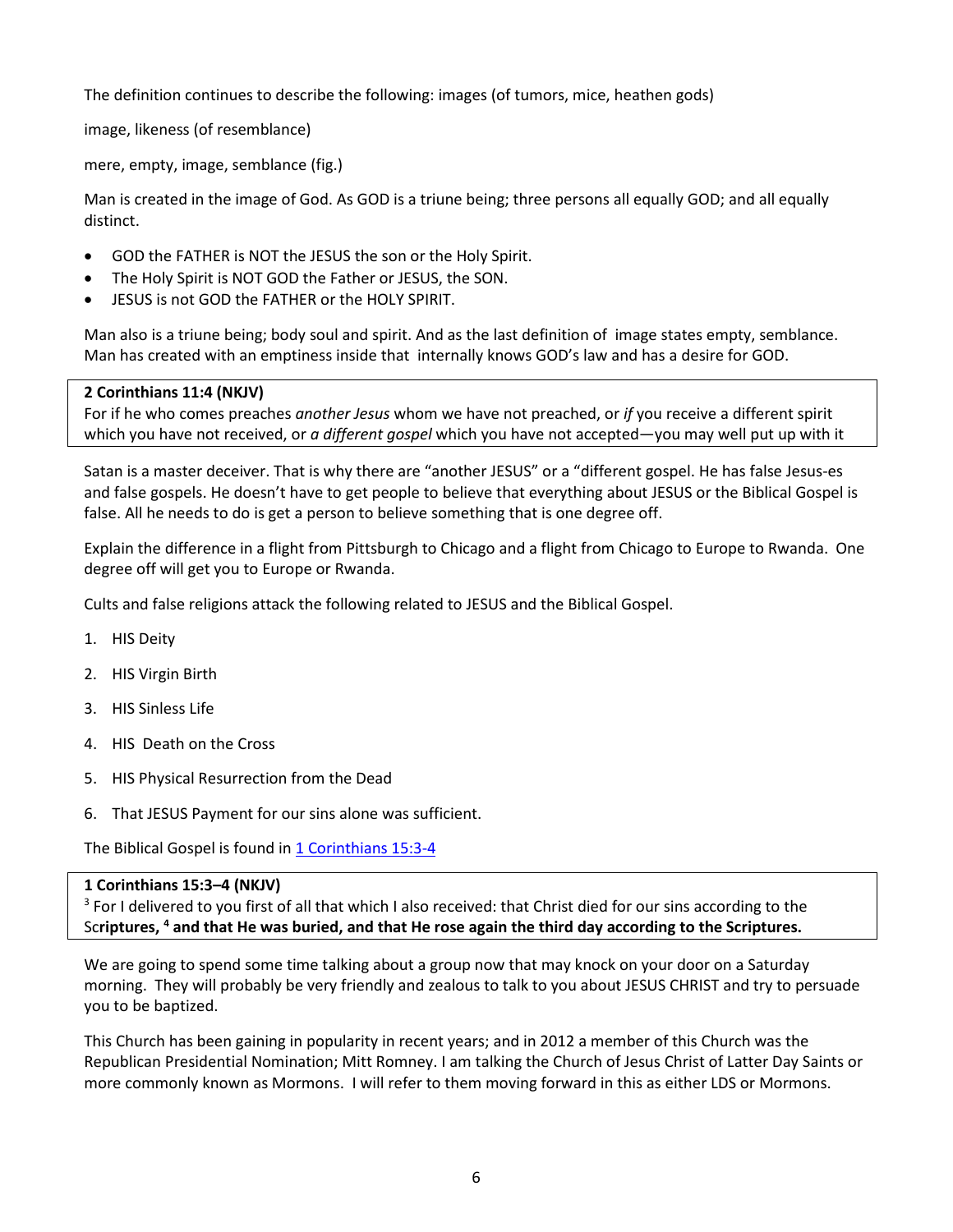As we see some of the false teachings of this group. It is important to remember that the young Mormon missionaries or anyone in a false religious system is NOT the enemy; but has been blinded and taken captive by the enemy. Love the lost soul, hate the false teaching. It is also important to remember that these things that I am going to talk about are official LDS Church teachings, but over time the LDS Church has morphed so that some of the younger Mormons may not know what the Church has actually taught.

Mormonism was founded by Joseph Smith. According to the LDS website; Joseph Smith had a vision in 1820 that is described as the first vision.

In this vision, Joseph Smith said;

"I saw a pillar of light exactly over my head, above the brightness of the sun, which descended gradually until it fell upon me.

"… When the light rested upon me I saw two Personages, whose brightness and glory defy all description, standing above me in the air. One of them spake unto me, calling me by name and said, pointing to the other— This is My Beloved Son. Hear Him!" (Joseph Smith—History 1:16–17)."

During the vision, Joseph asked which church was correct, and Jesus Christ answered, telling Joseph not to join any of them. 'The Lord' explained that the churches of the day believed "in incorrect doctrines and that none of them was acknowledged of God as His Church and kingdom" (Teachings of Presidents of the Church: Joseph Smith [2007], 438; Times and Seasons, [Mar. 1,](https://ref.ly/logosref/BibleNKJV.Mk1) 1842, p. 707; see also Joseph Smith—History 1:19).

The Mormons are not a Catholic Group or an Evangelical Group. It is a group that claims to be the "True Church,: The Church of Jesus Christ of Latter Day Saints."

He went on to have other visions where the angel Moroni appeared to him as well.

It is interesting to note that when he had this vision, as quoted from the LDS website:

"When Joseph knelt to offer up the desires of his heart, a dark power overcame him. It bound his tongue as thick darkness gathered around him. Joseph exerted all his power to call upon God."

Does this sound familiar to anyone? It sounds very similar to what Mohammed described when an angel appeared to him.

Joseph Smith had other visions where it is described as he was given golden plates and special glasses to interpret the writings on these plates.

#### **What are the key books of Mormonism?**

The King James Bible as translated by Joseph Smith; The Book of Mormon; Doctrines and Covenants and the Pearl of Great Price.

#### **Who is the Jesus of Mormonism?**

The Jesus of Mormonism is the Spirit brother of Lucifer.

**Jess L. Christensen, Institute of Religion director at Utah State University, Logan, Utah.** On first hearing, the doctrine that Lucifer and our Lord, Jesus Christ, are brothers may seem surprising to some—especially to those unacquainted with latter-day revelations. But both the scriptures and the prophets affirm that Jesus Christ and Lucifer are indeed offspring of our Heavenly Father and, therefore, spirit brothers. Jesus Christ was with the Father from the beginning. Lucifer, too, was an angel "who was in authority in the presence of God," a "son of the morning." (See Isaiah 14:12; D&C 76:25–27.) Both Jesus and Lucifer were strong leaders with great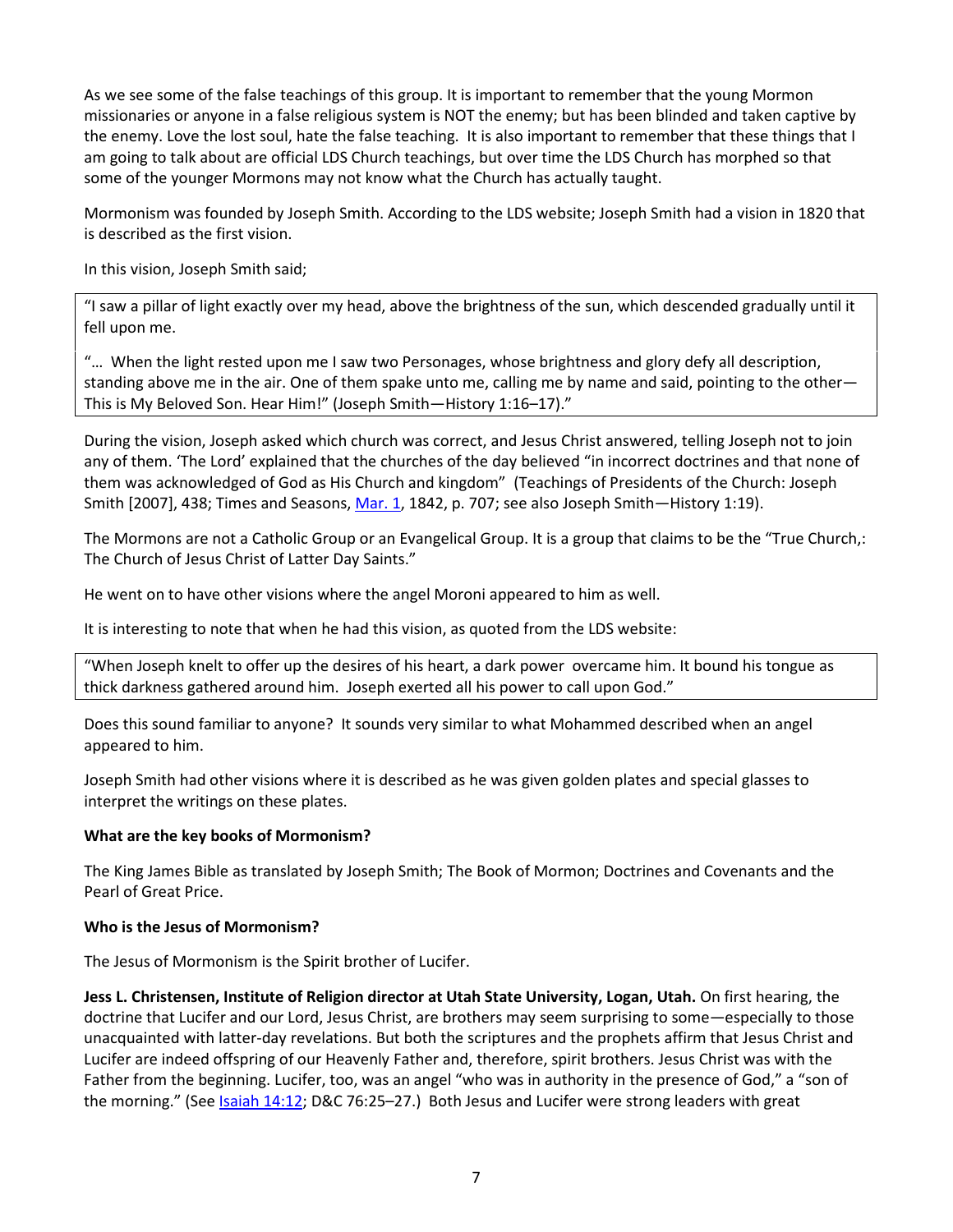knowledge and influence. But as the Firstborn of the Father, Jesus was Lucifer's older brother. (See Colossians 1:15; D&C 93:21.)

#### **[Colossians 1:15](https://ref.ly/logosref/BibleNKJV.Col1.15) (NKJV)**

**<sup>15</sup> He is the image of the invisible God, the firstborn over all creation.**

Do you see in the verse that he was Lucifer's older brother?

#### **What do Mormons teach about Jesus birth?**

Brigham Young, the Second Prophet/President of the LDS Church stated: "The birth of our Savior was as natural as are the births of our children; it was the result of NATURAL ACTION. He partook of FLESH AND BLOOD--was begotten of his father, as we were of our fathers." (JoD, vol. 8, p. 115).

## **God the Father has a physical body.** D&C 130:22 says,

"The Father has a body of flesh and bones as tangible as man's."Thus, man is made in the image of the body of God (Moses 6:9). This is in contrast wit[h John 4:24,](https://ref.ly/logosref/BibleNKJV.Jn4.24) which says, "God is spirit."

They teach that God; whose name is Elohim had physical relations with Mary.

#### **Do Mormons believe that they can become a god?**

From a question submitted to Spokane, WA FaVS (Faith and ValueS Mormon) website: *Do Mormons believe they will become gods, rule and populate planets and be worshipped and served like the God of the Bible?* 

*"Early Church leaders often engaged in speculative theology and some extrapolated a particular vision of our distant future that sounds similar to what you described. You'll definitely run into Mormons who believe that the ultimate end goal is to become gods and have personal planets, but frankly, I don't think human beings are even remotely capable of comprehending what God has in store for us after this life."*

*Here, then is eternal life–to know the only wise and true God; and you have got to learn how to be Gods yourselves, and to be kings and priests to God, the same as all Gods have done before you (Teachings of the Prophet Joseph Smith, p. 346).*

President Brigham Young the second prophet of the LDS Church stated:

*"The Lord created you and me for the purpose of becoming Gods like Himself … The Lord has organized mankind*  for the express purpose of increasing in that intelligence and truth, which is with God, until he is capable of *creating worlds on worlds, and becoming Gods, even the sons of God." (Journal of Discourses 3:93).*

As was quoted earlier; LDS Church teaches that Jesus is the savior, because Elohim (His Father) selected his plan of salvation over the plan of his spirit brother Lucifer; which is why there is enmity between Jesus and Lucifer.

## **What is the difference between the Biblical Atonement and the LDS definition?**

#### **1 John 2:2 (NKJV)**

 $<sup>2</sup>$  And He Himself is the propitiation for our sins, and not for ours only but also for the whole world.</sup>

The word for propitiation in this verse means; an appeasing and means the same as in reference to the Mercy Seat that was on top of the Ark of the Covenant.

## **Leviticus 16:2 (NKJV)**

**and the LORD said to Moses: "Tell Aaron your brother not to come at** *just* **any time into the Holy** *Place* **inside the veil, before the mercy seat which** *is* **on the ark, lest he die; for I will appear in the cloud above the mercy seat.**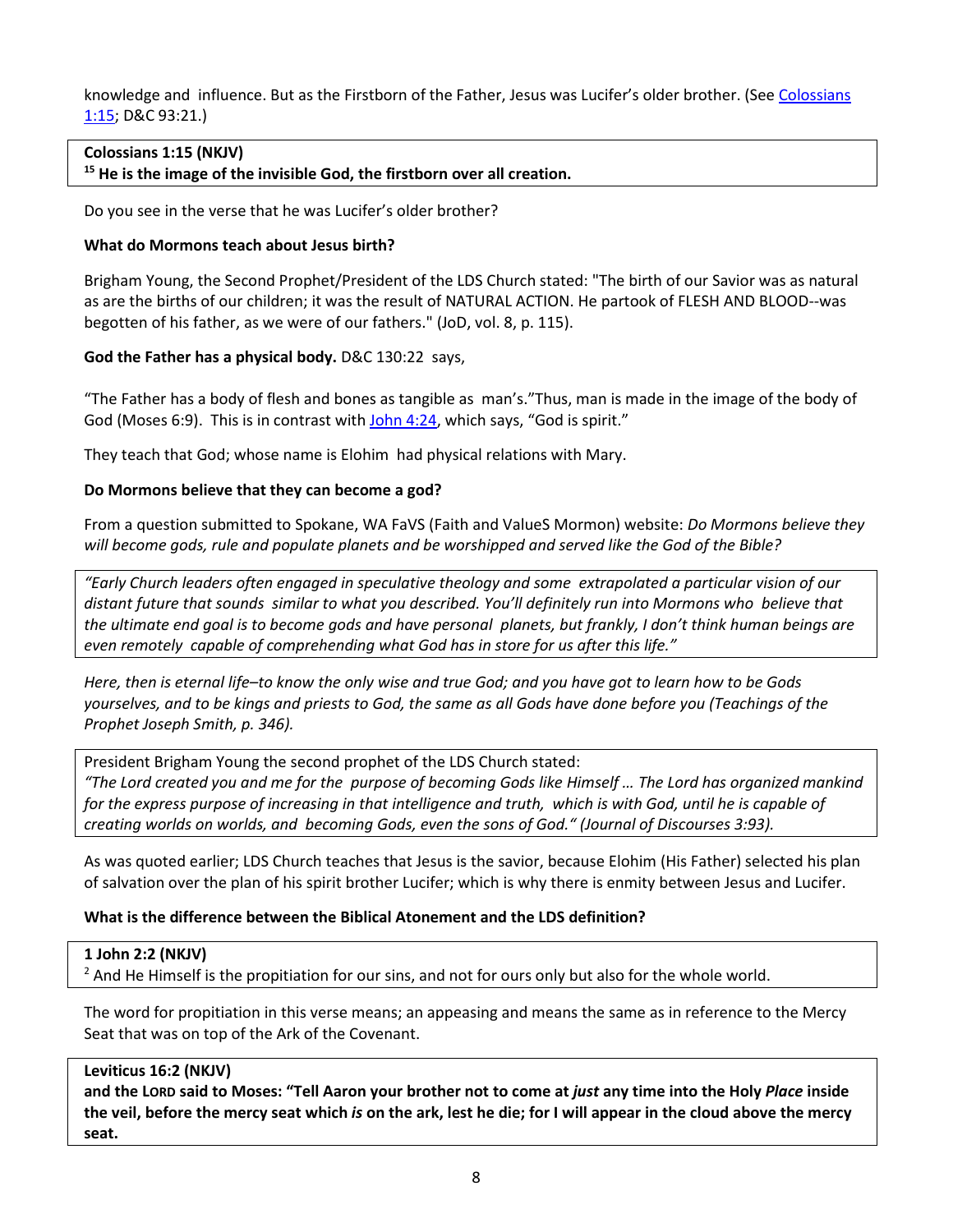The word in Hebrew for Mercy Seat is Kaporet (kap-po'-reth), means place of atonement. It is the place where God's wrath was satisfied by the atoning sacrifice. We believe JESUS was a substitute for us.

In Mormonism the Atonement is more focused on the physical sufferings that Jesus endured in the Garden of Gethsemane and physically on the cross.

## **What is the Gospel according to Mormonism?**

The Gospel is works centered. A Mormon must live a good life, be baptized into the Mormon Church, be married to be able to have Celestial Children.

So looking at the Biblical JESUS and Gospel alongside the Mormon Jesus and Gospel are they the same? No.

What we are about to talk is something that I was not even thinking of when I began to prepare for this message. The TV show : *"The Chosen. "*

The Chosen is directed by Dallas Jenkins; son of Jerry Jenkins co-author of The Left Behind Series. Dallas claims to be a evangelical Christian. He claims to believe in the traditional triune nature of GOD.

The Chosen is attempting to be a multi-season television show about the life of Christ. They just concluded the second season and are currently planning on a third season.

A possible positive is that the show will stimulate a person to search the scriptures; the Bible; to learn more about who JESUS is and what HE did for us.

Some concerns are that the "backstories" of the disciples are obviously made up. The Bible is silent on this. A concern also as with any sort of Biblical television or movie, is a video representation of JESUS.

Some deeper concerns are the fact as stated by Dallas that the consultants for the show are: " A catholic; a Messianic Jewish Rabbi and an Evangelical." The Second season of the show is being filmed on land for sets, in Utah; which are owned by the LDS Church. There are concerns that there a lot of Mormons involved with the distribution of the show.

In an interview with an apologist: Melissa Doughtery; which is not an attack on Dallas Jenkins; but rather a balanced interview presenting facts; Jenkins stated that Angel Studios; which distributes The Chosen and is based in Utah has a lot LDS people involved. He also stated;" That he (Jenkins) has gone to Israel with LDS people to conduct research and prayed with them." I will attach the full interview and the "Statement of Faith for The Chosen from Movie guide with Dallas Jenkins stating what they believe.

## **Dave Hunt and Tom McMahon's Apologetics and Discernment ministry.**

The Berean Call's December Newsletter talks about the controversies with The Chosen. As I was preparing this part of the message, I received an email from The Berean Call with an update on the December Newsletter with a dialogue and response from The Chosen.

As we have looked at through this message; The Jesus of the LDS Church is not the Biblical JESUS. All that it takes for people to be deceived is for the saboteur to get people one degree off on who JESUS is or the Gospel.

## **Galatians 1:6–9 (NKJV)**

**<sup>6</sup> I marvel that you are turning away so soon from Him who called you in the grace of Christ, to a different gospel, 7 which is not another; but there are some who trouble you and want to pervert the gospel of Christ. 8 But even if we, or an angel from heaven, preach any other gospel to you than what we have preached to you, let him be accursed. 9 As we have said before, so now I say again, if anyone preaches any other gospel to you than what you have received, let him be accursed.**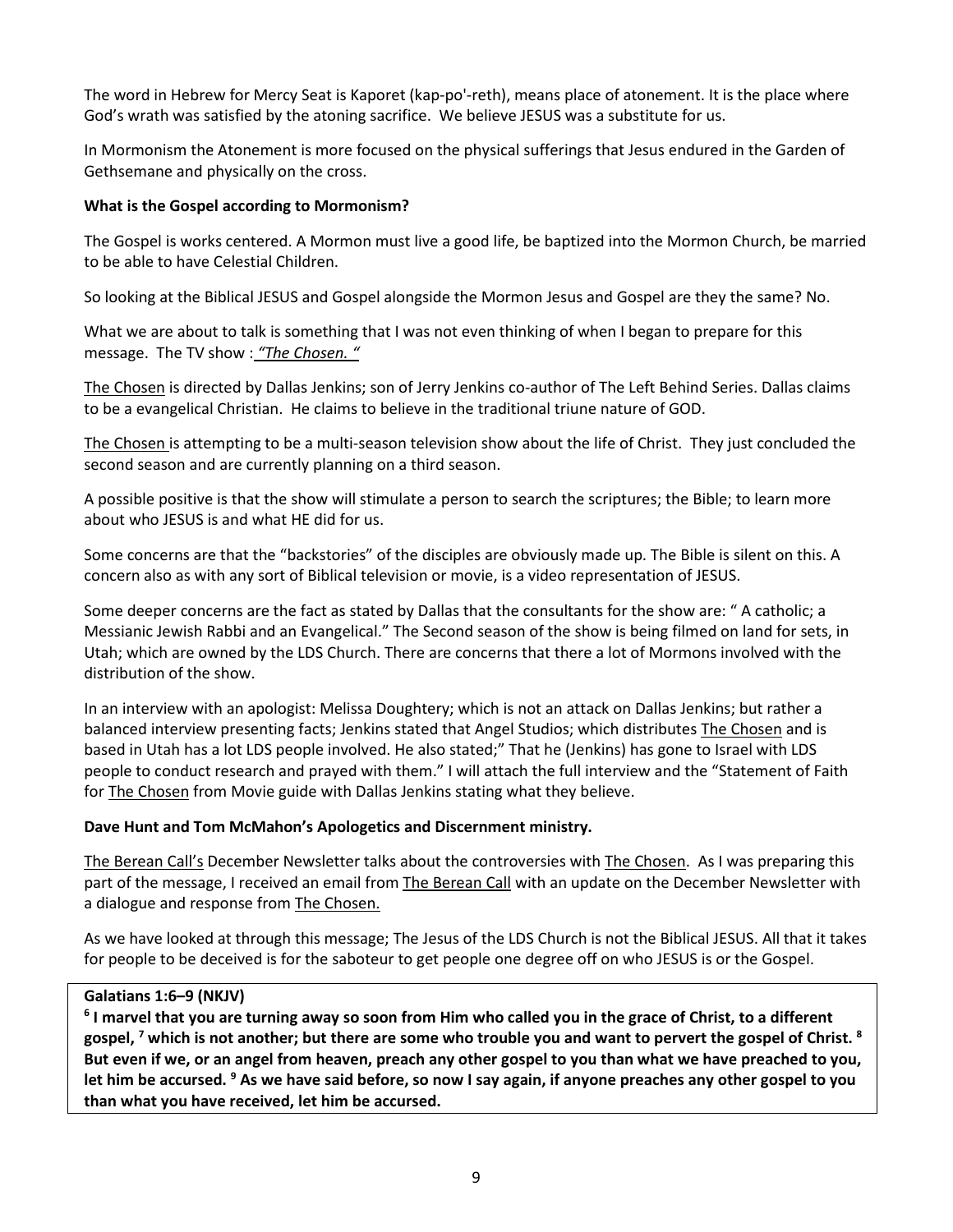We need to be cautious in these last days. Deception is running rampant. We need to contend for the faith. We need to have the boldness of Steven; as he presented the Jewish leadership their history of rejecting GOD's word and the prophets.

#### **[Acts 7:54–56](https://ref.ly/logosref/BibleNKJV.Ac7.54-56) (NKJV)**

<sup>54</sup> When they heard these things they were cut to the heart, and they gnashed at him with *their* teeth. <sup>55</sup> But he, being full of the Holy Spirit, gazed into heaven and saw the glory of God, and Jesus standing at the right hand of God, <sup>56</sup> and said, "Look! I see the heavens opened and the Son of Man standing at the right hand of God!"

While Steven gave his life as a Martyr for JESUS. JESUS stood to greet him and welcome him into heaven.

\*\*\*\*\*

The following is an email sent by The Berean Call Regarding the December 2021 Newsletter and The Chosen statement.

## **We received this response from the organization that produced The Chosen (TC) television series and what follows is our response (TBC) to the organization's complaints:**

TC: We don't mind criticism, but we do expect it to be accurate, particularly when it comes from organizations dedicated to the truth.

And this video [the audio of TBC's article posted on Youtube] starts right off with a blatant deception when it says we [TC] "profess to be true to the Bible's teachings, as well as a faithful representation of the Bible and its characters," and "it claims to visually represent the Bible."

#### **TBC: The opening statement of season 1 episode 1 of The Chosen declares:**

# **"The Chosen is based on the true stories of the gospels of Jesus Christ. Some locations and timelines have been combined or condensed. Backstories and some characters or dialogue have been added."**

That statement seems to indicate that the intention of The Chosen programs is "to be true to the Bible's teachings, as well as a faithful representation of the Bible and its characters."

# **When a movie company films biblical stories of "the gospels of Jesus Christ," isn't it "visually represent[ing] the Bible"?**

TC: That is simply false. We have said EXPLICITLY from day one that we are not a re-enactment of the Bible...

# **TBC: Evidently, those who wrote this TC response haven't watched their series. Most of the scenes are attempts to "re-enact" stories from the Bible.**

**The exceptions are the numerous "backstories" which feature biblical characters in scenes not found in the Bible but are from the minds of the creative movie production people, and that would include the "dialogue" of the many actors that "have been added."**

TC: ...that the show is INSPIRED by the Bible, not based on it verse by verse, and from the first frame of the show, we encourage people to read the Scriptures.

**TBC: The use of the phrase "INSPIRED by" (upper case emphasis is TC's) is used in theatrical movie productions to imply to the audience that historical accuracy is involved.** *Accuracy* **is rarely if ever a concern in theatrical**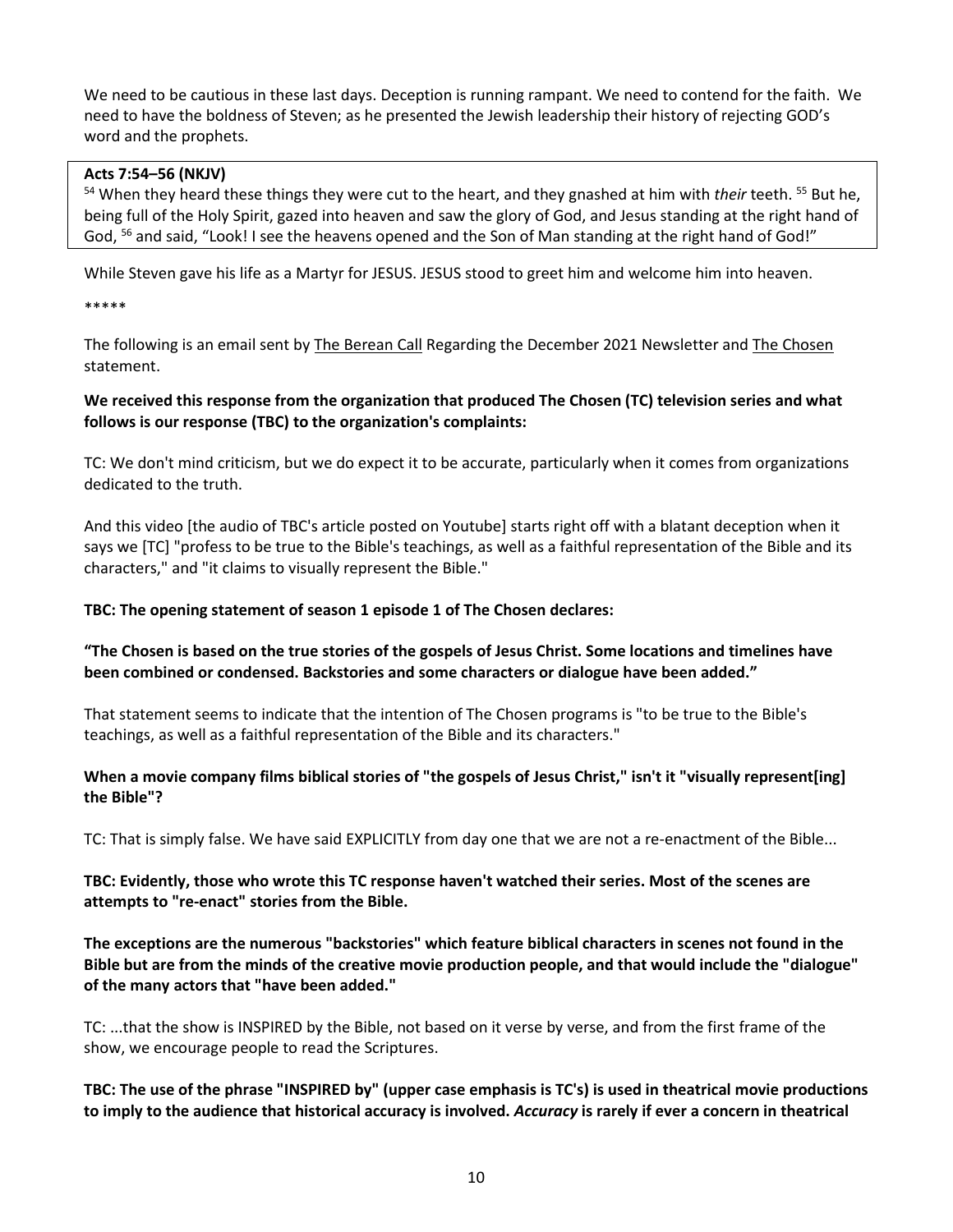**dramas. "Inspired by" is simply a religious cover for The Chosen's artistic license which constitutes blasphemy.**

**The encouragement to people who watch The Chosen to read the Scriptures sounds good, but is fraught with confusion and delusion. The backstories as well as the numerous scene additions and character details of the actors are nowhere found in Scripture. What then of the person who takes The Chosen's advice to "read the Scriptures" and can't find what was presented in the TV series? Which is he to believe: The Bible, or the fiction created by the screenwriter and his production associates?**

TC: We're not God's Word, the Bible is God's Word, and it is perfect. And as to the silly mention of the Bible verse about "adding to scripture," fear not, we're not adding to Scripture because we're not Scripture.

**TBC: Let's consider how silly is the "silly mention of the Bible verse about 'adding to scripture'."** *"Every word of God is pure: he is a shield unto them that put their trust in him. Add thou not unto his words, lest he reprove thee, and thou be found a liar." (Proverbs 30:5-6) "For I testify unto every man that heareth the words of the prophecy of this book. If any man shall add unto these things, God shall add unto him the plagues that are written in this book." (Revelation 22:18)* **Silly?**

TC: Your Bible hasn't changed since the show was created. Just like any movie or show about any historical period of time or characters, we're a show about the people of 1st Century Galilee, with the Bible as our primary source of truth and inspiration.

**TBC: The primary historic person presented throughout The Chosen is a fictitious Jesus Christ. The characterization of him whom the Bible declares is God manifested in the flesh is as far removed from "the primary source of truth" as heaven is from hell.**

TC: This video [TBC's article] also adds other shockingly false assertions, such as the ridiculous notion that we're introducing the "Jesus of different faiths." Never said.

**TBC: We suggest that you review the many interviews with Dallas Jenkins, especially those with Mormon apologist David Snell. They both agree that they believe in the same Jesus--that would be the LDS Jesus and the evangelical Jesus that Mr. Jenkins professes to believe in.**

TC: Or the laughable assertions about the beliefs some of the producers supposedly have about Jesus having multiple wives. Patently false.

**TBC: I rather doubt that the committed Mormon producers consider the polygamy of "Jesus" a "laughable assertion." That would be to reject the teachings of Mormon Apostles Orson Pratt and Orson Hyde ("Jesus Christ was married at Cana of Galilee, that Mary, Martha, and others were his wives, and that he begat children"** *Journal of Discourses* **2:210) as well as polygamists 4th Mormon President/Prophet Wilford Woodruff and 10th President/Prophet Joseph Fielding Smith. Furthermore, an unmarried and childless Jesus would disqualify him from working his way to become a god.**

TC: Not to mention that the creator of the show, the one who has total control of the content, is an evangelical, and the show has zero "Mormon" influence. At least try to be accurate.

**TBC: Your reference to professing evangelical Dallas Jenkins as "one who has total control of [The Chosen's] content" tells us that you are ignorant of Mr. Jenkins contract which is a "Work for Hire Agreement." That means that The Chosen Production Company is ultimately in control.**